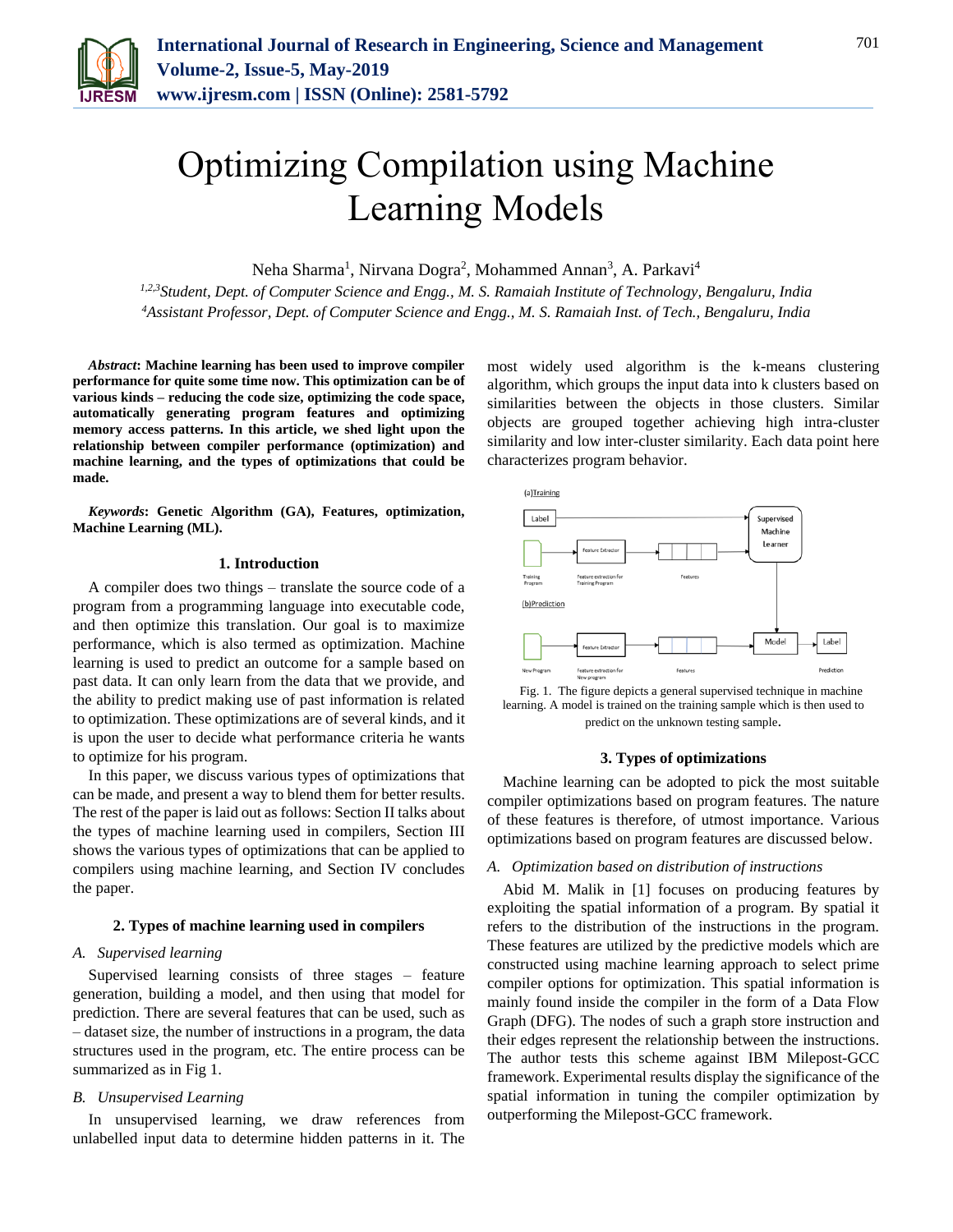

# *B. Optimization based on code space*

Keith D. Cooper, Philip J. Schielke and Devika Subramanian in [2] discuss about the problem of selecting well established set of optimizations which is lone capable of producing optimal results for a piece of code. Traditional approaches either standardize some set of optimizations to be capable of optimizing all programs or put the burden on the user by providing them with large number of flags for achieving the purpose. But these approaches had their shortcomings due to which the author incorporated a new technique called Genetic Algorithm to come up with an optimized sequence that would result in smaller code size. Genetic algorithm is a search technique which relies upon processes such as selection, mutation and crossover to come up with solutions rather than random selection. This paper has portrayed GA to be a good fit to solve the problem of finding optimization sequences in compilers due to its capability of handling large space of population (in this case, sequences). Secondly, GA technique makes use of a function (also called fitness function) that assures good quality solutions. They are also quite flexible when it comes to the time spent. Experiments showed that GA outperformed the traditional hand-designed sequence method on a given benchmark set by the authors.

# *C. Optimization based on automatic feature generation*

Hugh Leather, Edwin Bonilla, Michael O'Boyle in [3] try to bring out a novel method of optimization of compilers. The authors use machine learning (ML) to improve the performance of the compiler and make a comparative analysis to the compilers that are handcrafted. The major focus is on finding the features to be used for prediction using an ML model. This is seen to be a necessity as only a good feature selection leads to a good model.

For any ML model, feature selection is a major task and essential for the creation of a good model. For a given program there can be infinite number of features like number of instructions or loop nest level, but selection of any arbitrary features might not lead to a good model. While the selection of features it must be by hand the following problems might be encountered.

- *Irrelevant features:* Like discussed initially, there can be infinite number of features but not all of them might hold importance for the optimization of the compiler.
- Classification clashes: Sometimes, the features selected can be same for different programs but this does not guarantee the best feature selection.
- *Classifier peculiarities:* Similar programs may have same features but this does not guarantee that the feature producer will produce similar optimization results. It is possible that a set of features might work well for a program but might not work for another.
- *Beyond simple features:* There are high chances on missing out some of the essential features after the selection of the common ones. Creating new features

becomes harder with each selection.

Essentially three steps have been taken to provide the optimizations climbed in this paper.

- Data generation
- Feature search
- Machine learning
- *Data generation:* Data generation requires gathering data from the input. The data structures describing the program are also extracted for collection of data.
- *Feature search:* A population of features is maintained by the feature search which are derived automatically for compiler (intermediate representation) IR.
- *Machine learning:* It gives us a feedback about how good a feature is. A predictive model is constructed depending on the best features whose quality is decided based on the speedup or slowdown in comparison to the original values.

Finally, the author concludes by comparing the normal GCC compiler implementation and the state-of-the-art ML techniques against his approach. It was found the there was a 76% performance improvement in comparison to GCC compiler and a 48% improvement for the ML technique.

## **4. Conclusion**

In this paper, we have discussed various novel optimizations of compiler that have been brought by either exploiting the spatial distribution of instructions or by automating the process of feature generation and selection. It has been observed that application of ML model can help in making the current compilers highly optimized and are usually more efficient than the hand written compilers. A future scope of study could be inclusion of ML for good feature selection, generation and exploitation of spatial property as a composite.

#### **References**

- [1] A. M. Malik, "Spatial Based Feature Generation for Machine Learning Based Optimization Compilation," *2010 Ninth International Conference on Machine Learning and Applications*, Washington, DC, 2010, pp. 925- 930.
- [2] Keith D. Cooper, Philip J Schielke and Devika Subramanian, "Optimization for Reduction of code spaces using genetic algorithms," 1999.
- [3] H. Leather, E. Bonilla and M. O'Boyle, "Automatic Feature Generation for Machine Learning based Optimizing Compilation," *2009 International Symposium on Code Generation and Optimization*, Seattle, WA, 2009, pp. 81-91.
- [4] M. Castro, L. F. W. Góes, C. P. Ribeiro, M. Cole, M. Cintra and J. Méhaut, "A machine learning-based approach for thread mapping on transactional memory applications," *2011 18th International Conference on High Performance Computing*, Bangalore, 2011, pp. 1-10.
- [5] A. Matsunaga and J. A. B. Fortes, "On the Use of Machine Learning to Predict the Time and Resources Consumed by Applications," *2010 10th IEEE/ACM International Conference on Cluster, Cloud and Grid Computing*, Melbourne, VIC, 2010, pp. 495-504.
- [6] M. Curtis-Maury *et al*., "Identifying energy-efficient concurrency levels using machine learning," *2007 IEEE International Conference on Cluster Computing*, Austin, TX, 2007, pp. 488-495.
- [7] X. Chen and S. Long, "Adaptive Multi-versioning for OpenMP Parallelization via Machine Learning," *2009 15th International*